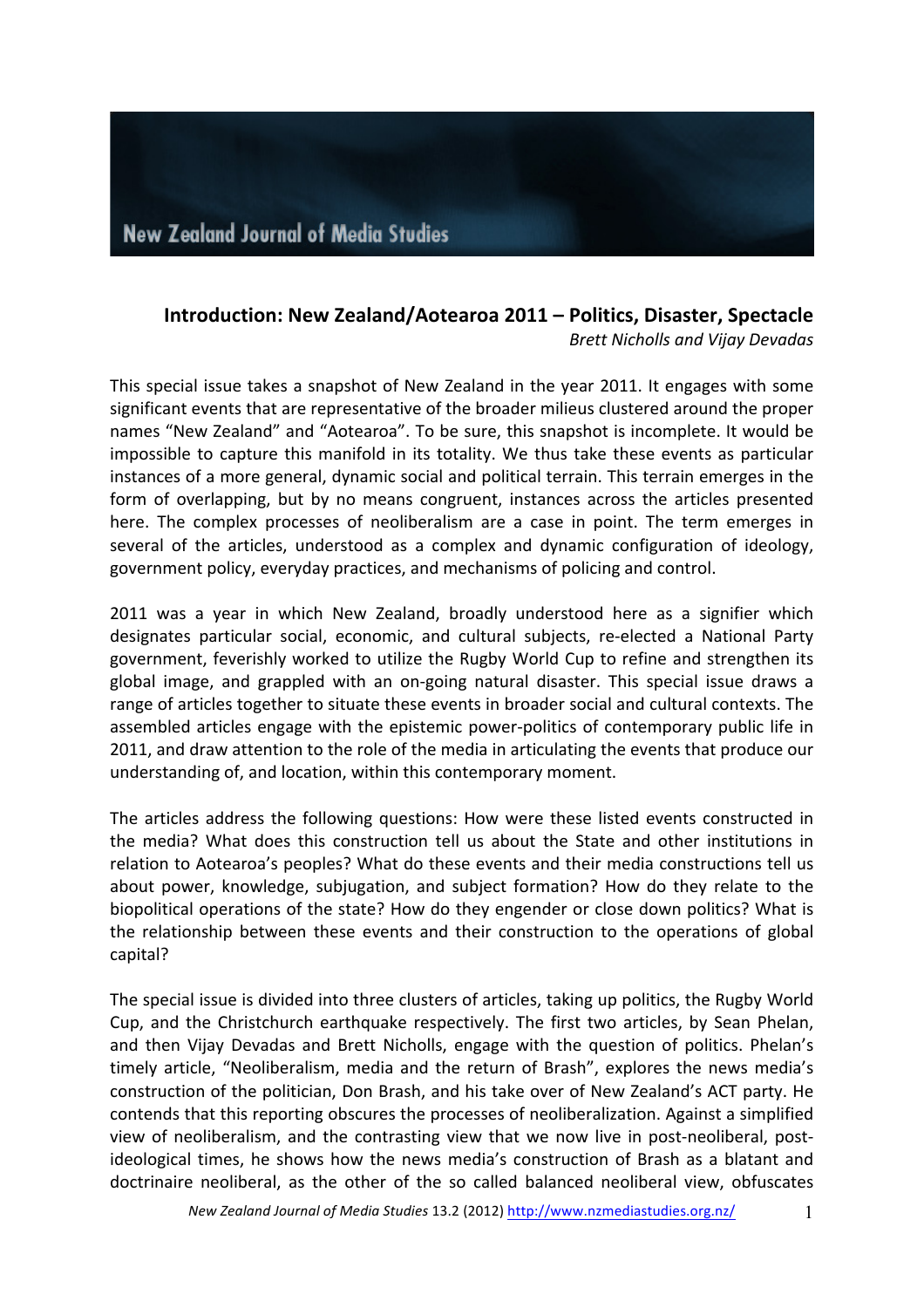actually existing politics. Apposite Phelan's critique, Devadas and Nicholls, in "The meaning of John Key", argue that Prime Minister Key's high profile media image straddles a productive contradiction. They contend that Key's image oscillates between the figure of the everyman and the figure of the financial elite, with each figure working as an alibi for the other. However, the upshot of this oscillation is that Key is able to function as a cipher for, what they see as, the one-dimensional code of hegemonic neoliberal capitalism.

The second cluster engages with the Rugby World Cup. Anne Begg's "Stadium of four million" uncovers the "neoliberal nation-branding" processes at work here. She contends that the event co-opts the affective good will of citizens and directs this toward a particular New Zealand national identity. This identity, she maintains, slavishly conforms to the profitmaking machinery of global branding and media conglomerates. In a similar manner, Damion Sturm and Geoff Lealand, in "Evoking 'New Zealandness': representations of nationalism during the (New Zealand) 2011 Rugby World Cup", stage the Rugby World Cup event as a nation-building exercise. They contend that media reportage (re)produced myths of New Zealandness, and expressed nostalgia for a past 'Kiwi' culture. However, this nostalgia, they maintain, remains contradictory and empty. Rather than mark a collective desire for past traditions, which have been subject to the forces of global capital, nostalgia works to enable the smooth alliance of corporate capital with national culture.

The third cluster engages with the Christchurch earthquake. Kevin Fisher's provocative article, "The Canterbury Earthquakes and the Production of Reality in When a City Falls", takes issue with 'shock doctrine' responses to the rebuilding of post-earthquakes Christchurch. He draws upon Baudrillard's controversial claim that the confrontation provoked by disasters is not between the hyperreal and the real, but between the hyperreal (characterized by the coded exchange of signs) and symbolic exchange. The upshot of this position is the view that the politics of any given situation is never understood until the construction of the situation itself, via the production of signs, is grappled with and challenged. For Fisher, Gerard Smyth's documentary film, *When a City Falls*, is just such a take on Christchurch that fails to see sign production itself as constituting the depiction of taken for granted social realities. In contrast, in "Upheaval: seismic, social and media mashups after the Christchurch earthquakes", Terry Austrin and John Farnsworth point to the complexities of understanding the disruptive impact of the quake upon city life. They contend that understanding the aftermath requires multiple perspectives and methods for mapping the numerous and intersecting lines of force and flight (to use the Language of Deleuze and Guattari). As such their take on *When a City Falls* is at odds with Fisher's. They see the film as a contemporary form of city symphony, after Vertov, and maintain that the film occasions multiple responses. As such the film is partial and unfinished, and works, as they contend, in an oligoptic rather than panoptic form. Chris Russill's "Earth observing media and environmental crisis: New Zealand 2011" unpacks responses to the earthquake in terms of a broader logic of environmental crisis. He traces the connections between the development of solar radiation crisis, and subsequent sunsmart campaign, to the development of earth observing satellites that have been crucial for mapping the terrain in Christchurch. For Russill, this technological incursion, which shapes how the disaster is understood and responded to, raises the broader question of how political responses might take place. Technology is not innocent. To what extent does data generation override political processes? And Bronwyn Beatty's "The media event: the future of television in New